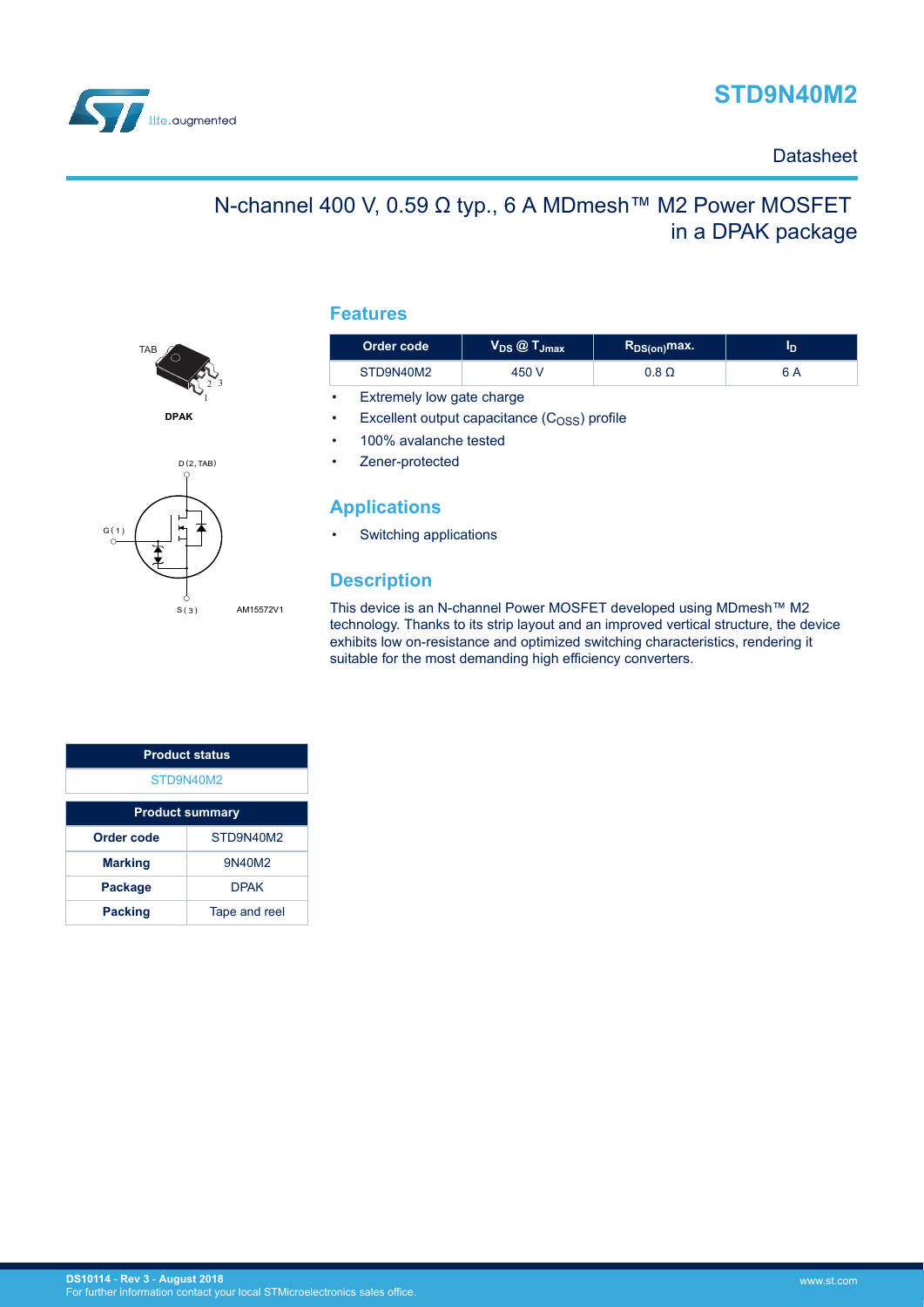# <span id="page-1-0"></span>**1 Electrical ratings**

| Table 1. Absolute maximum ratings |  |  |
|-----------------------------------|--|--|
|-----------------------------------|--|--|

| <b>Symbol</b>               | <b>Parameter</b>                             | Value        | <b>Unit</b> |
|-----------------------------|----------------------------------------------|--------------|-------------|
| $V_{DS}$                    | Drain-source voltage                         | 400          | V           |
| $V_{GS}$                    | Gate-source voltage                          | ±25          | $\vee$      |
| $I_{\rm D}$                 | Drain current (continuous) at $T_C = 25 °C$  | 6            | A           |
| $I_{\text{D}}$              | Drain current (continuous) at $T_c$ = 100 °C | 3.8          | A           |
| $IDM$ (1)                   | Drain current (pulsed)                       | 24           | A           |
| P <sub>TOT</sub>            | Total dissipation at $T_C = 25 °C$           | 60           | W           |
| $dv/dt$ <sup>(2)</sup>      | Peak diode recovery voltage slope            | 15           | V/ns        |
| $dv/dt$ <sup>(3)</sup>      | MOSFET dv/dt ruggedness                      | 50           | V/ns        |
| $T_{\rm i}$                 | Operating junction temperature range         | $-55$ to 150 | °C          |
| $\mathsf{T}_{\textsf{stg}}$ | Storage temperature range                    |              |             |

*1. Pulse width limited by safe operating area.*

*2. ISD ≤ 6 A, di/dt ≤ 400 A/μs; VDS peak < V(BR)DSS, VDD = 320 V.*

*3. VDS ≤ 320 V.*

#### **Table 2. Thermal data**

| <b>Symbol</b>                        | <b>Parameter</b>                 | Value | Unit |
|--------------------------------------|----------------------------------|-------|------|
| $R_{\mathsf{th} \mid \mathsf{case}}$ | Thermal resistance junction-case | 2.08  | °C/W |
| $R_{thj-pcb}$ <sup>(1)</sup>         | Thermal resistance junction-pcb  | 50    | °C/W |

*1. When mounted on 1 inch² FR-4, 2 Oz copper board.*

### **Table 3. Avalanche characteristics**

| Symbol          | <b>Parameter</b>                                                                                                              | Value | Unit |
|-----------------|-------------------------------------------------------------------------------------------------------------------------------|-------|------|
| <sup>I</sup> AR | Avalanche current, repetitive or not-repetitive<br>(pulse width limited by $T_{\text{imax}}$ )                                | 2.5   |      |
| $E_{AS}$        | Single pulse avalanche energy<br>(starting T <sub>i</sub> = 25 °C, I <sub>D</sub> = I <sub>AR</sub> , V <sub>DD</sub> = 50 V) | 148   | mJ   |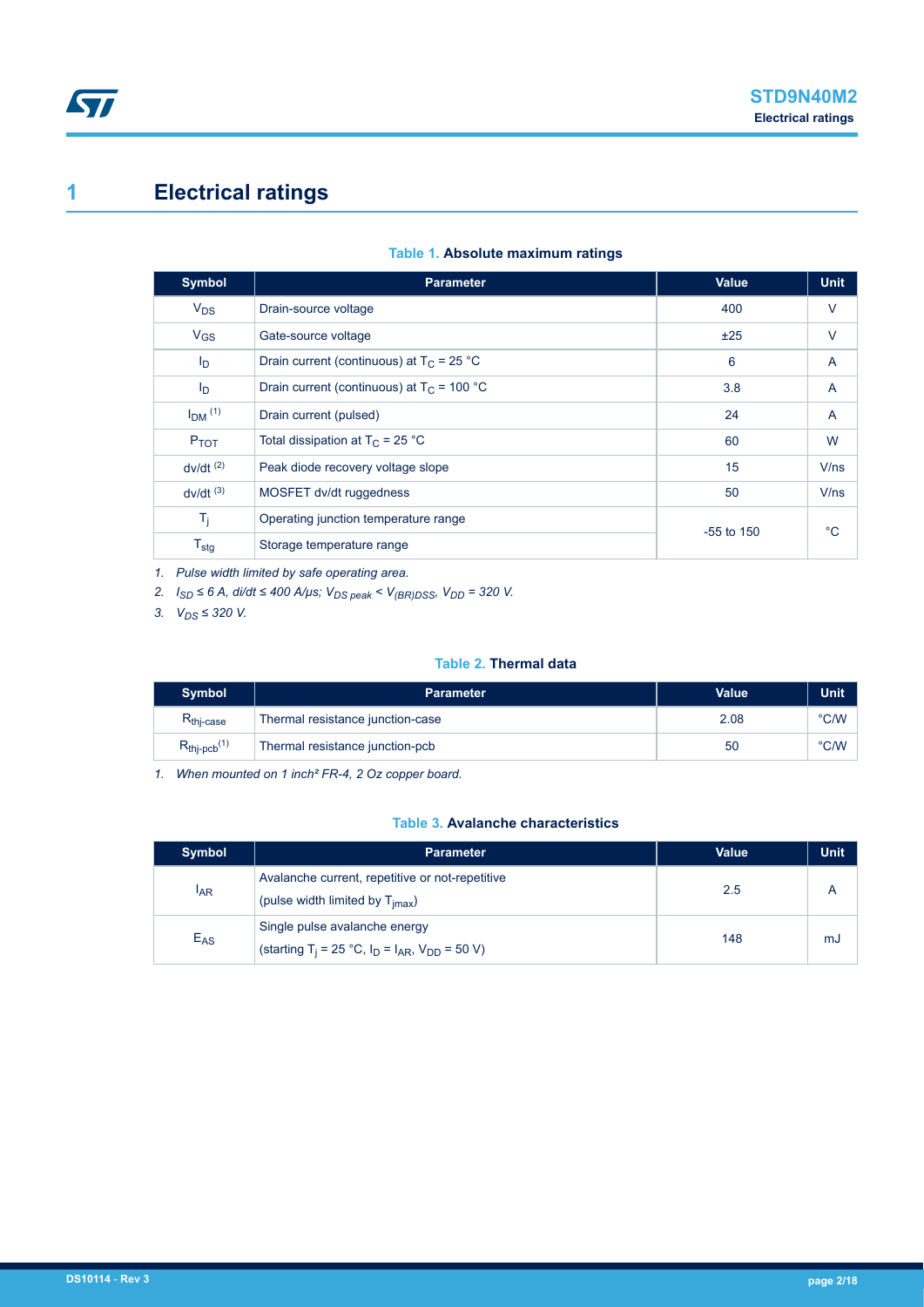# **2 Electrical characteristics**

 $(T_{\text{CASE}} = 25 \text{ °C}$  unless otherwise specified)

| <b>Symbol</b>    | <b>Parameter</b>                     | <b>Test conditions</b>                                  | Min.           | Typ. | Max.           | <b>Unit</b> |
|------------------|--------------------------------------|---------------------------------------------------------|----------------|------|----------------|-------------|
| $V_{(BR)DSS}$    | Drain-source breakdown<br>voltage    | $I_D = 1$ mA, $V_{GS} = 0$ V                            | 400            |      |                | $\vee$      |
|                  |                                      | $V_{DS}$ = 400 V, $V_{GS}$ = 0 V                        |                |      | 1              | μA          |
| $I_{\text{DSS}}$ | Zero gate voltage drain<br>current   | $V_{DS}$ = 400 V, $V_{GS}$ = 0 V, $T_C$ = 125 °C<br>(1) |                |      | 100            | μA          |
| <b>IGSS</b>      | Gate body leakage current            | $V_{DS} = 0 V$ , $V_{GS} = \pm 25 V$                    |                |      | ±10            | μA          |
| $V_{GS(th)}$     | Gate threshold voltage               | $V_{DS} = V_{GS}$ , $I_D = 250 \mu A$                   | $\overline{2}$ | 3    | $\overline{4}$ | $\vee$      |
| $R_{DS(on)}$     | Static drain-source on<br>resistance | $V_{GS}$ = 10 V, $I_D$ = 3 A                            |                | 0.59 | 0.8            | Ω           |

#### **Table 4. On/off states**

*1. Defined by design, not subject to production test.*

#### **Table 5. Dynamic**

| <b>Symbol</b>                     | <b>Parameter</b>                 | <b>Test conditions</b>                                                        | Min.                     | Typ. | Max.                     | <b>Unit</b> |
|-----------------------------------|----------------------------------|-------------------------------------------------------------------------------|--------------------------|------|--------------------------|-------------|
| $C_{iss}$                         | Input capacitance                |                                                                               |                          | 270  |                          |             |
| $C_{\text{oss}}$                  | Output capacitance               | $V_{DS}$ = 100 V, f = 1 MHz, $V_{GS}$ = 0 V                                   | $\overline{\phantom{0}}$ | 22   | $\overline{\phantom{a}}$ | pF          |
| C <sub>rss</sub>                  | Reverse transfer capacitance     |                                                                               |                          | 0.7  |                          |             |
| $C_{\rm 0ss\,eq.}$ <sup>(1)</sup> | Equivalent output<br>capacitance | $V_{GS} = 0$ V, $V_{DS} = 0$ to 320 V                                         |                          | 94   | $\overline{\phantom{a}}$ | pF          |
| Rg                                | Gate input resistance            | $f = 1$ MHz open drain                                                        |                          | 7.1  | $\overline{\phantom{a}}$ | Ω           |
| $Q_{q}$                           | Total gate charge                | $V_{DD}$ = 320 V, $I_D$ = 6 A,                                                |                          | 8.8  |                          |             |
| $Q_{gs}$                          | Gate-source charge               | $V_{GS}$ = 0 to 10 V(see Figure 14. Test<br>circuit for gate charge behavior) |                          | 1.7  | $\overline{\phantom{0}}$ | nC          |
| $Q_{gd}$                          | Gate-drain charge                |                                                                               |                          | 4.8  |                          |             |

*1. Coss eq. is defined as a constant equivalent capacitance giving the same charging time as Coss when VDS increases from 0 to 80% VDSS.*

#### **Table 6. Switching times**

| <b>Symbol</b> | <b>Parameter</b>    | <b>Test conditions</b>                                                 | Min.                     | Typ. | Max. | <b>Unit</b> |
|---------------|---------------------|------------------------------------------------------------------------|--------------------------|------|------|-------------|
| $t_{d(on)}$   | Turn-on delay time  | $V_{DD}$ = 200 V, $I_D$ = 3 A,                                         |                          | 10.5 |      |             |
| tr            | Rise time           | $R_G = 4.7 \Omega$ , $V_{GS} = 10 V$                                   |                          | 9    |      |             |
| $t_{d(Off)}$  | Turn-off delay time | (see Figure 13. Test circuit for<br>resistive load switching times and | $\overline{\phantom{0}}$ | 7.5  |      | ns          |
|               | Fall time           | Figure 18. Switching time waveform)                                    |                          | 21   |      |             |

<span id="page-2-0"></span>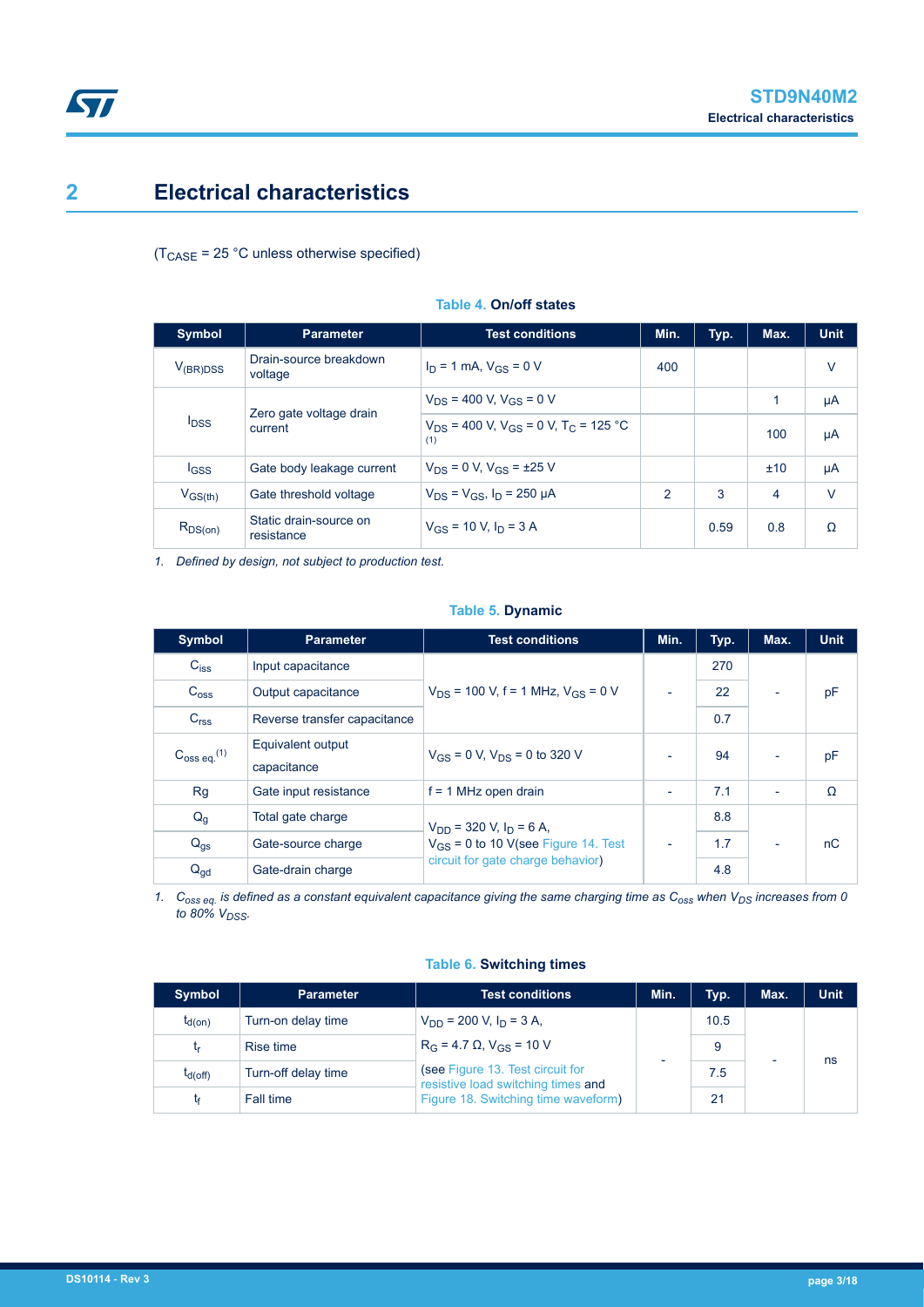#### **Table 7. Source drain diode**

| <b>Symbol</b>   | <b>Parameter</b>              | <b>Test conditions</b>                                                                      | Min. | Typ. | Max. | <b>Unit</b>    |
|-----------------|-------------------------------|---------------------------------------------------------------------------------------------|------|------|------|----------------|
| l <sub>SD</sub> | Source-drain current          |                                                                                             |      |      | 6    |                |
| $I_{SDM}$ $(1)$ | Source-drain current (pulsed) |                                                                                             |      |      | 24   | A              |
| $V_{SD}$ (2)    | Forward on voltage            | $I_{SD} = 6$ A, $V_{GS} = 0$ V                                                              |      |      | 1.6  | $\vee$         |
| $t_{rr}$        | Reverse recovery time         | $I_{SD} = 6$ A, di/dt = 100 A/µs                                                            |      | 208  |      | ns             |
| $Q_{rr}$        | Reverse recovery charge       | $V_{DD}$ = 60 V (see Figure 15. Test<br>$\sim$<br>circuit for inductive load switching and  |      | 1.2  |      | $\mu$ C        |
| <b>IRRM</b>     | Reverse recovery current      | diode recovery times)                                                                       |      | 11.5 |      | $\overline{A}$ |
| $t_{rr}$        | Reverse recovery time         | $I_{SD} = 6$ A, di/dt = 100 A/us                                                            |      | 264  |      | ns             |
| $Q_{rr}$        | Reverse recovery charge       | $V_{DD}$ = 60 V, T <sub>i</sub> = 150 °C (see Figure<br>15. Test circuit for inductive load |      | 1.6  |      | μC             |
| <b>IRRM</b>     | Reverse recovery current      | switching and diode recovery times)                                                         |      | 12.5 |      | $\overline{A}$ |

*1. Pulse width limited by safe operating area.*

*2. Pulsed: pulse duration = 300 μs, duty cycle 1.5%.*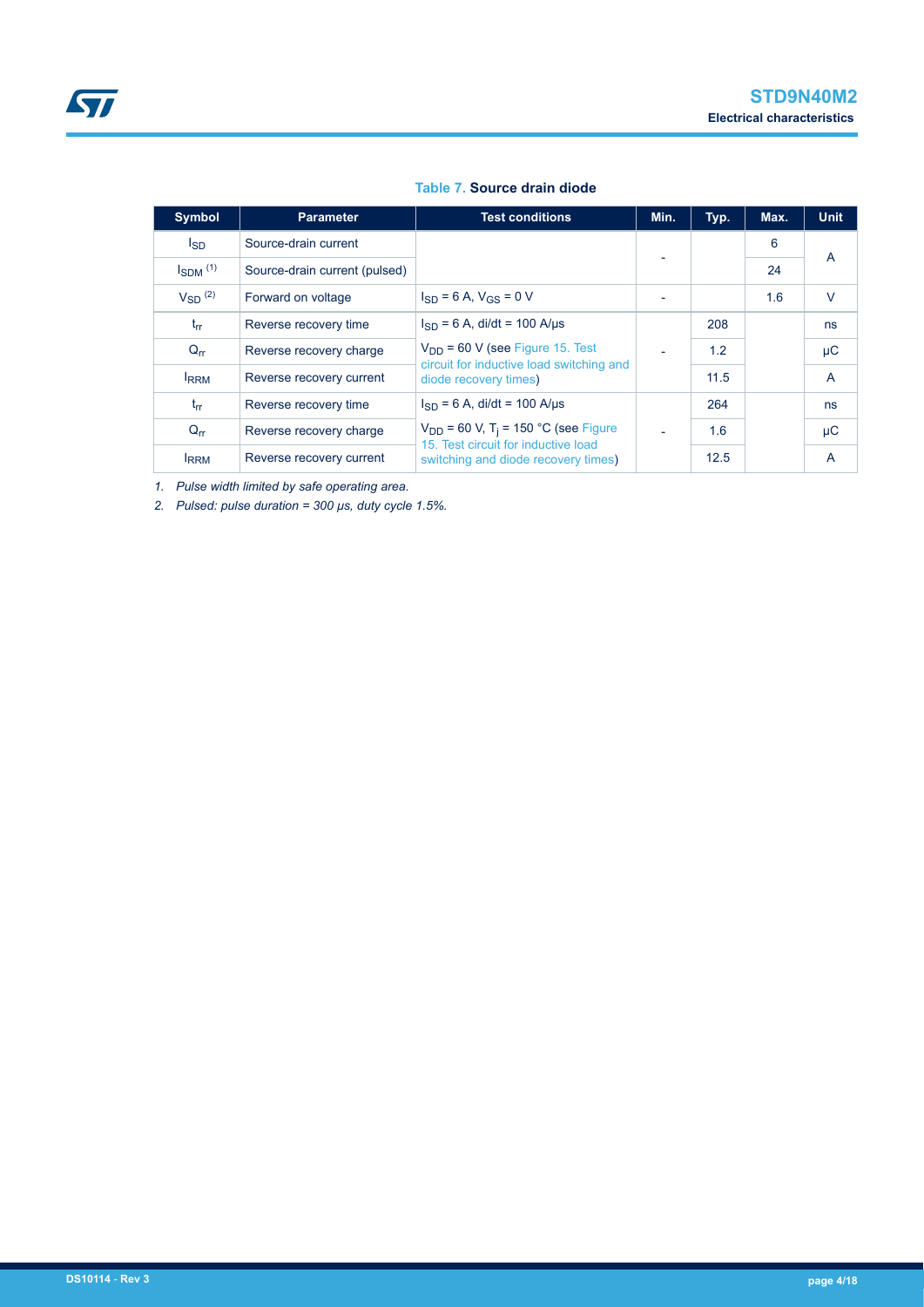# **2.1 Electrical characteristics curves**

<span id="page-4-0"></span>**STI** 







**Figure 4. Transfer characteristics**



**Figure 6. Static drain-source on-resistance** RDS(on) 0.59 0.58 0.57 2 3 4 5  $\ln(A)$  $\alpha$ ) 1 3 0.60 VGS=10V  $\overline{4}$ 0.61 0.62 GIPG050620141203SA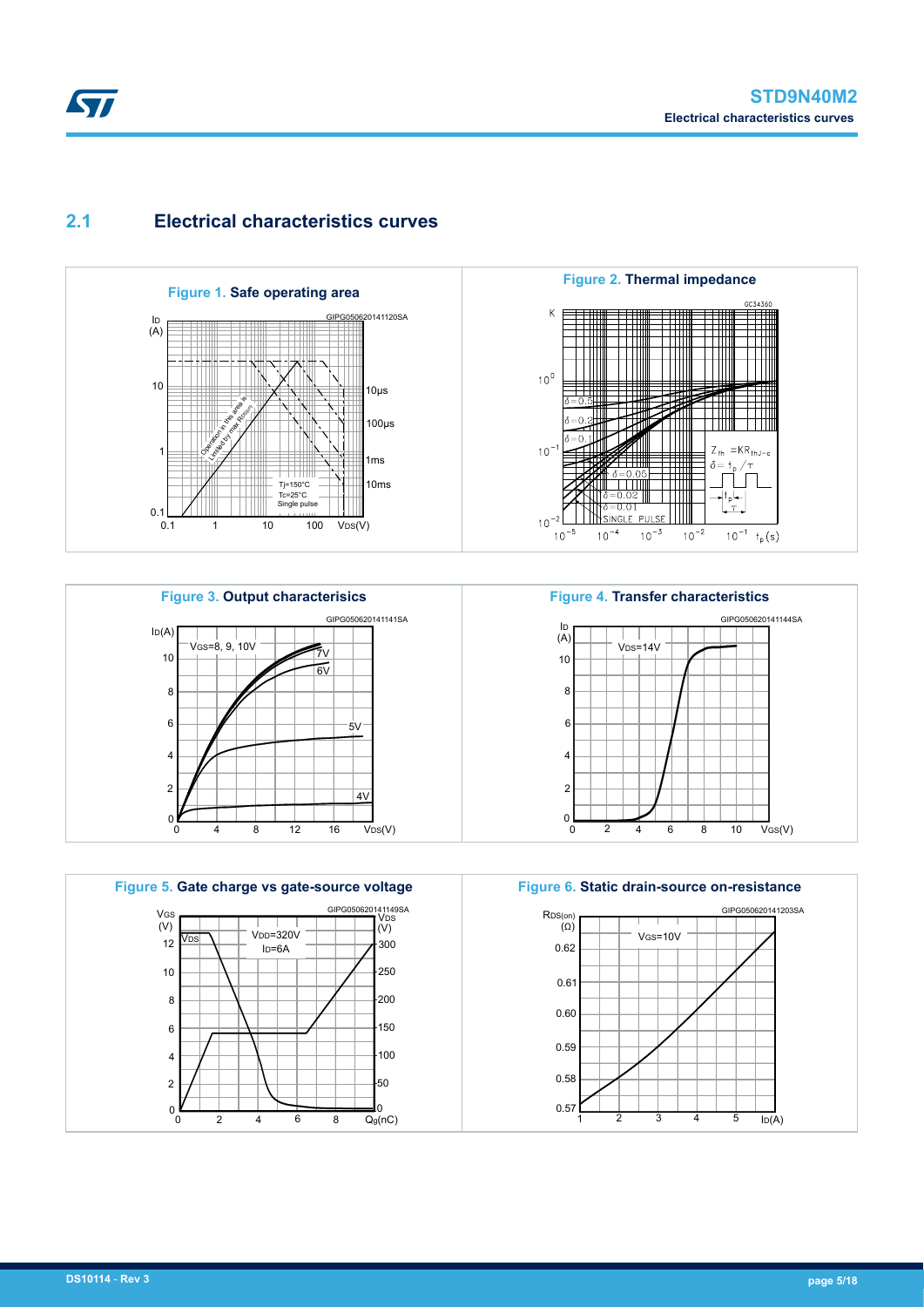







**Figure 10. Normalized on-resistance vs temperature**



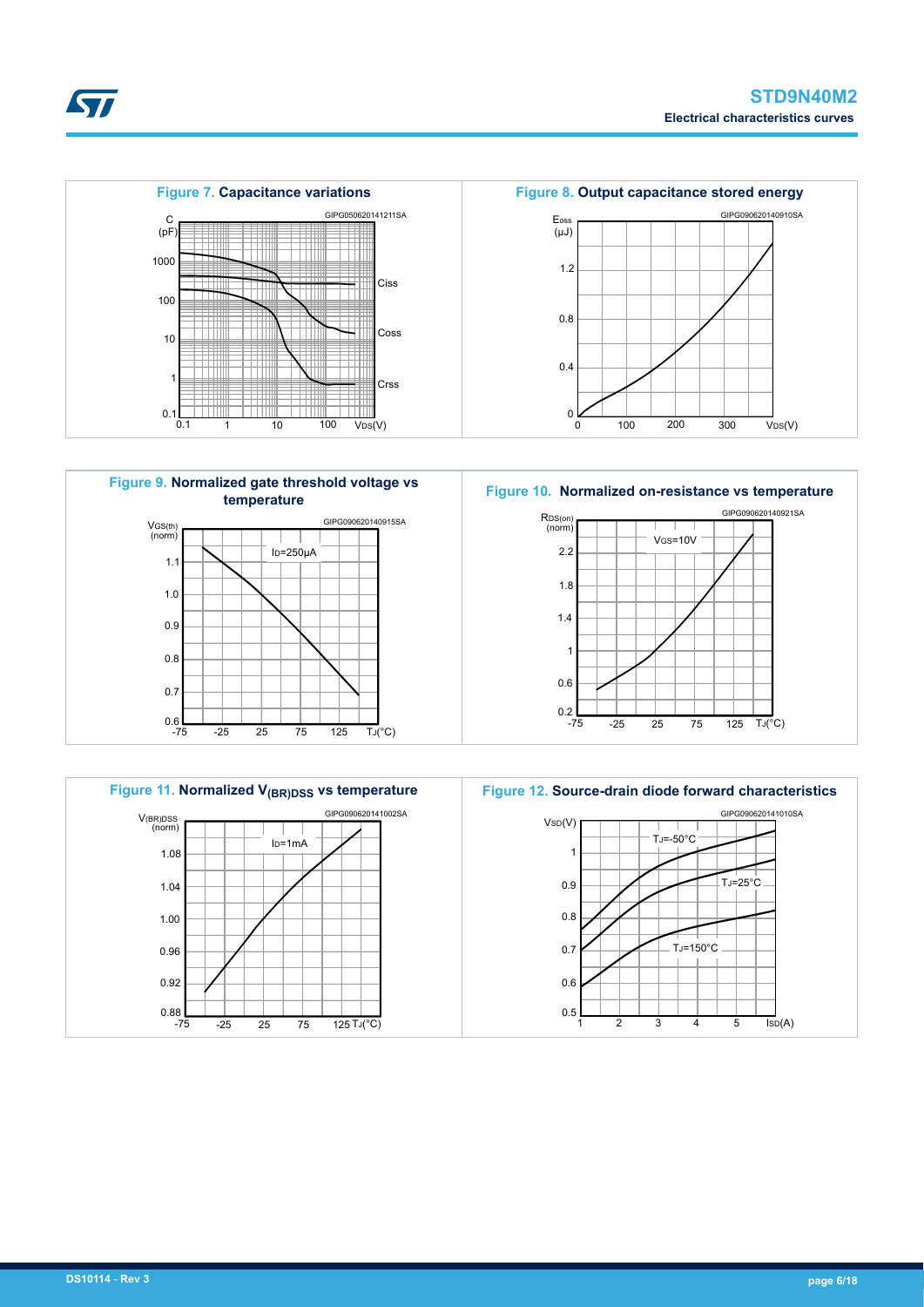## <span id="page-6-0"></span>**3 Test circuits**









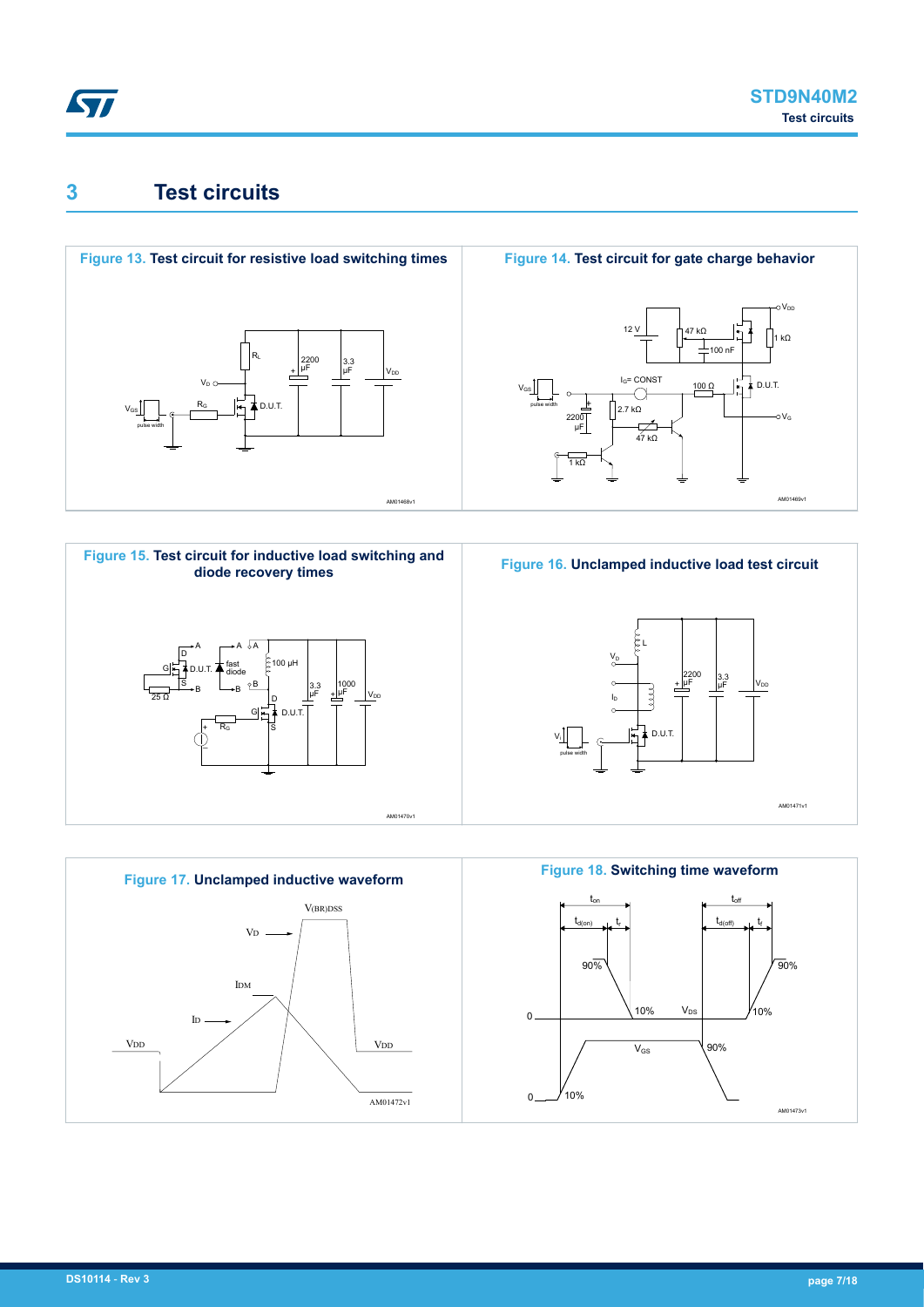# <span id="page-7-0"></span>**4 Package information**

In order to meet environmental requirements, ST offers these devices in different grades of ECOPACK® packages, depending on their level of environmental compliance. ECOPACK® specifications, grade definitions and product status are available at: [www.st.com.](http://www.st.com) ECOPACK® is an ST trademark.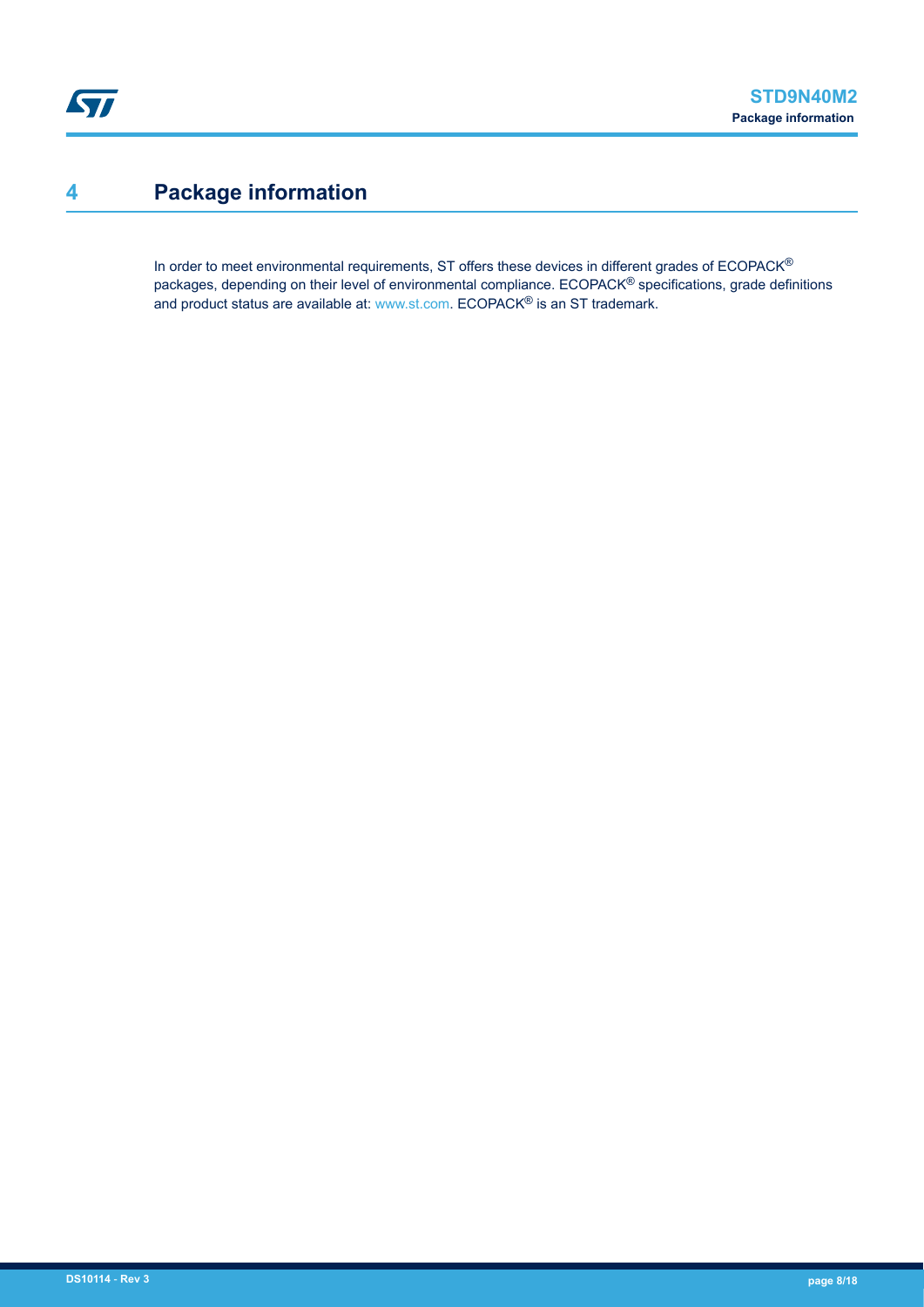## **4.1 DPAK (TO-252) type A package information**

ST

**Figure 19. DPAK (TO-252) type A package outline**



0068772\_A\_25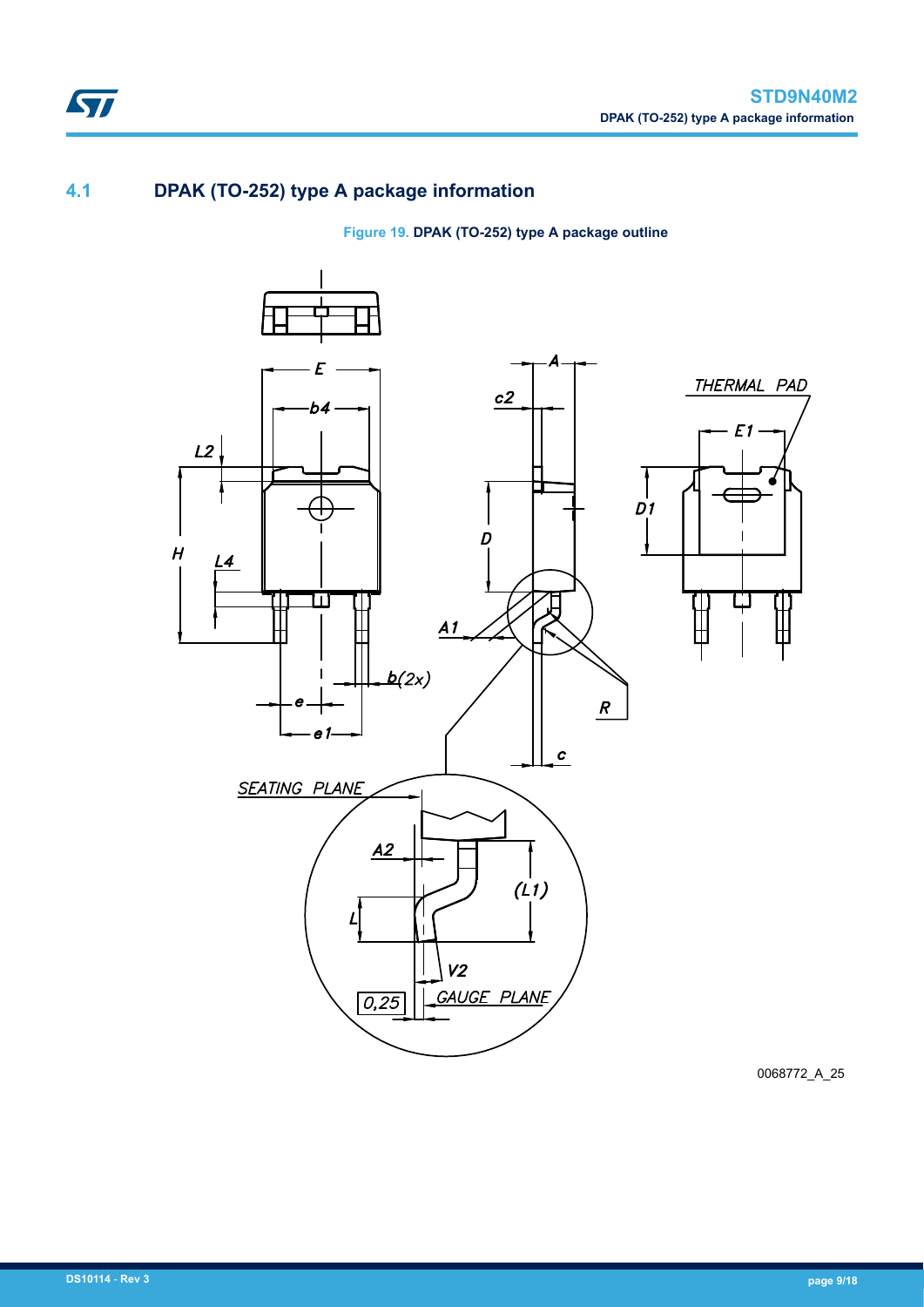<span id="page-9-0"></span>

| Dim.                                                        | $\mathop{\text{mm}}\nolimits$ |       |             |  |  |  |
|-------------------------------------------------------------|-------------------------------|-------|-------------|--|--|--|
|                                                             | Min.                          | Typ.  | Max.        |  |  |  |
| $\overline{A}$                                              | 2.20                          |       | 2.40        |  |  |  |
| A1                                                          | 0.90                          |       | 1.10        |  |  |  |
| A2                                                          | 0.03                          |       | 0.23        |  |  |  |
| $\mathsf b$                                                 | 0.64                          |       | 0.90        |  |  |  |
| b4                                                          | 5.20                          |       | 5.40        |  |  |  |
| $\mathbf{C}$                                                | 0.45                          |       | 0.60        |  |  |  |
| c2                                                          | 0.48                          |       | 0.60        |  |  |  |
| $\mathsf D$                                                 | 6.00                          |       | 6.20        |  |  |  |
| D <sub>1</sub>                                              | 4.95                          | 5.10  | 5.25        |  |  |  |
| E                                                           | 6.40                          |       | 6.60        |  |  |  |
| E <sub>1</sub>                                              | 4.60                          | 4.70  | 4.80        |  |  |  |
| $\mathbf{e}$                                                | 2.159                         | 2.286 | 2.413       |  |  |  |
| e <sub>1</sub>                                              | 4.445                         | 4.572 | 4.699       |  |  |  |
| $\mathsf{H}% _{\mathbb{R}}^{1}\left( \mathbb{R}^{2}\right)$ | 9.35                          |       | 10.10       |  |  |  |
| $\mathsf L$                                                 | 1.00                          |       | 1.50        |  |  |  |
| (L1)                                                        | 2.60                          | 2.80  | 3.00        |  |  |  |
| L2                                                          | 0.65                          | 0.80  | 0.95        |  |  |  |
| L4                                                          | 0.60                          |       | 1.00        |  |  |  |
| ${\sf R}$                                                   |                               | 0.20  |             |  |  |  |
| V <sub>2</sub>                                              | $0^{\circ}$                   |       | $8^{\circ}$ |  |  |  |

### **Table 8. DPAK (TO-252) type A mechanical data**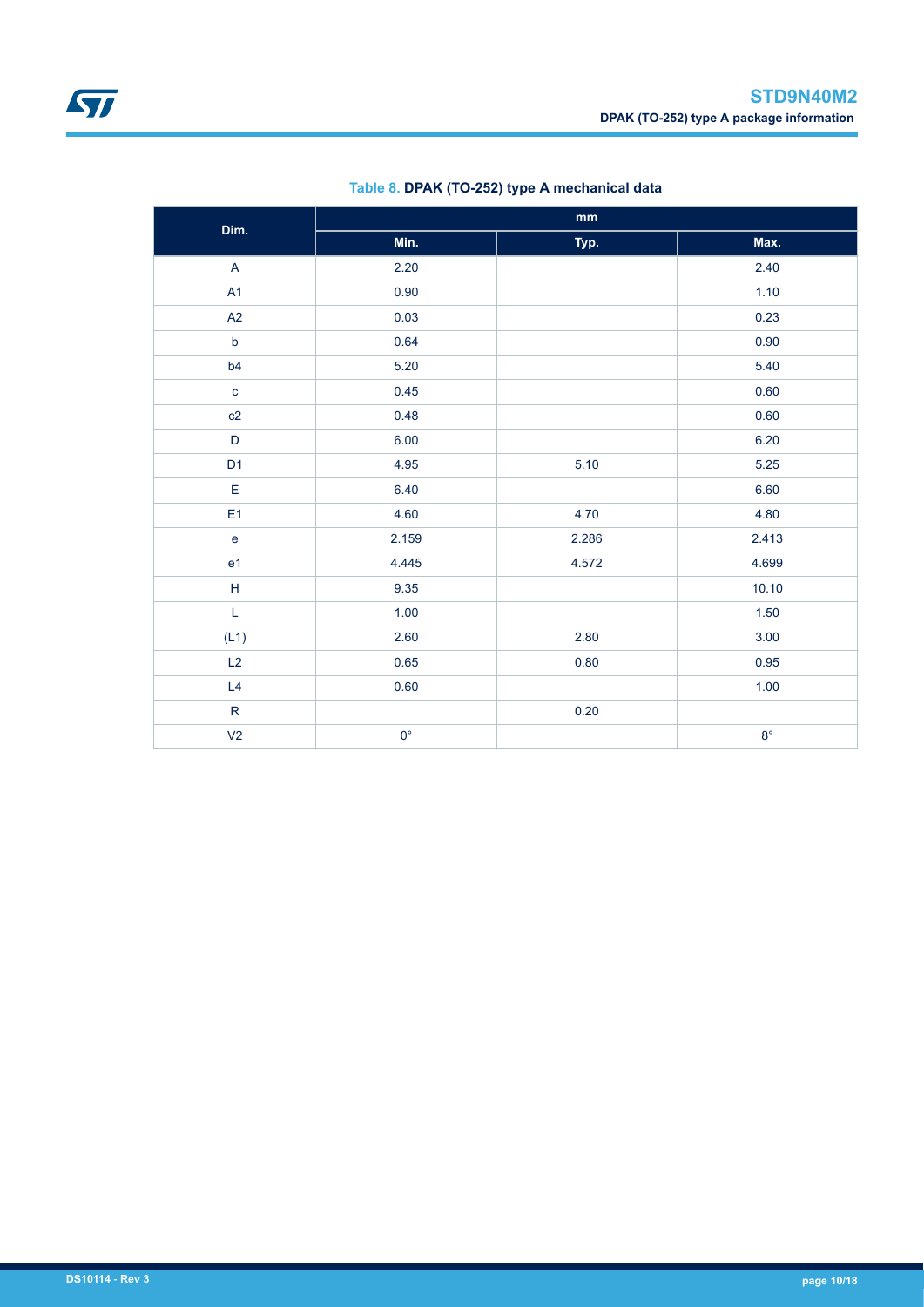# **4.2 DPAK (TO-252) type C package information**

**Figure 20. DPAK (TO-252) type C package outline**











0068772\_C\_25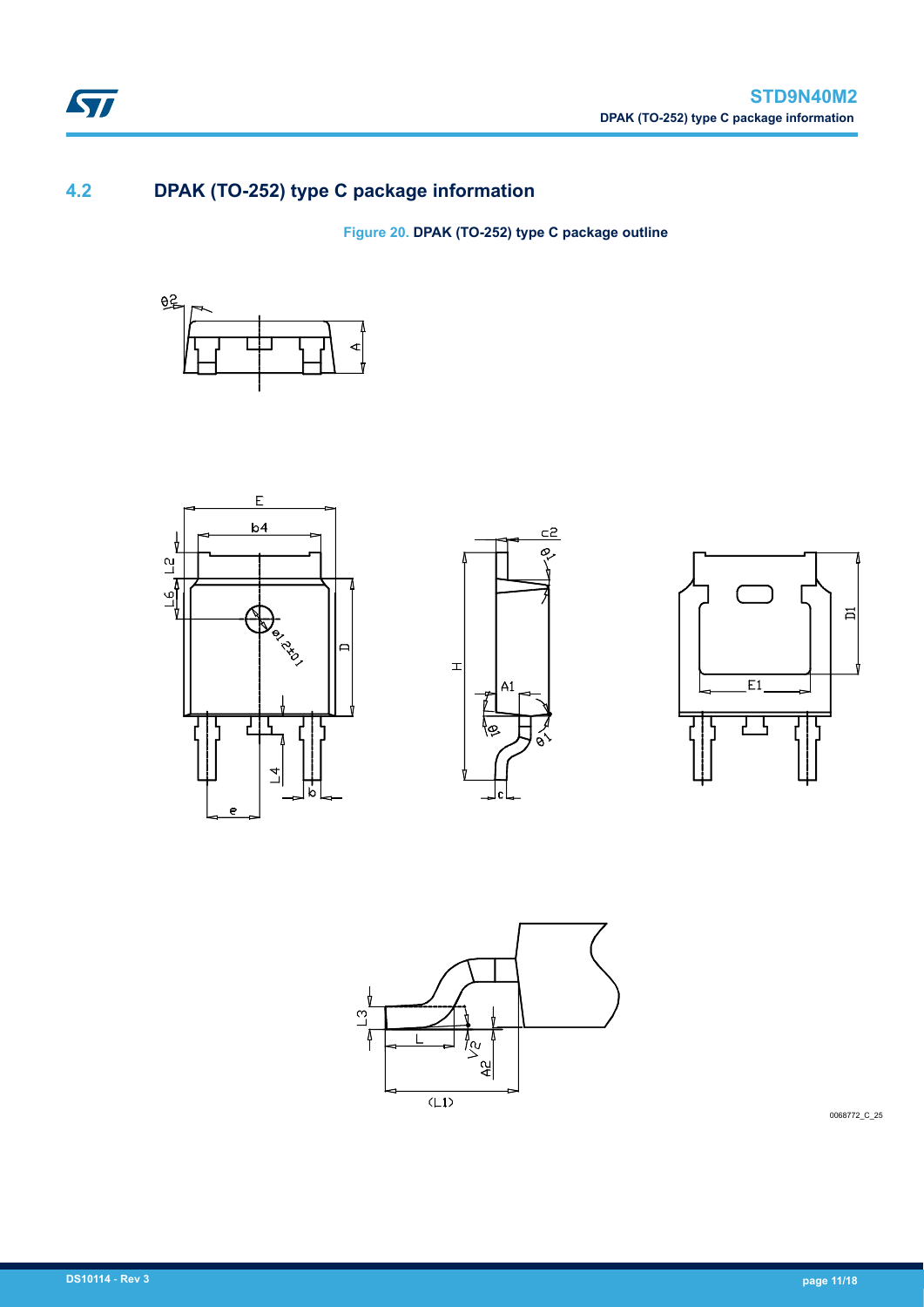| Dim.                                                        | $\mathop{\text{mm}}\nolimits$ |             |             |  |  |
|-------------------------------------------------------------|-------------------------------|-------------|-------------|--|--|
|                                                             | Min.                          | Typ.        | Max.        |  |  |
| $\mathsf{A}$                                                | 2.20                          | 2.30        | 2.38        |  |  |
| <b>A1</b>                                                   | 0.90                          | 1.01        | 1.10        |  |  |
| A2                                                          | 0.00                          |             | 0.10        |  |  |
| $\mathsf b$                                                 | 0.72                          |             | 0.85        |  |  |
| b4                                                          | 5.13                          | 5.33        | 5.46        |  |  |
| $\mathbf c$                                                 | 0.47                          |             | 0.60        |  |  |
| c2                                                          | 0.47                          |             | 0.60        |  |  |
| $\mathsf D$                                                 | 6.00                          | 6.10        | 6.20        |  |  |
| D <sub>1</sub>                                              | 5.25                          |             |             |  |  |
| E                                                           | 6.50                          | 6.60        | 6.70        |  |  |
| E <sub>1</sub>                                              | 4.70                          |             |             |  |  |
| $\mathsf{e}% _{0}\left( \mathsf{e}_{0}\right)$              | 2.186                         | 2.286       | 2.386       |  |  |
| $\mathsf{H}% _{\mathbb{R}}^{1}\left( \mathbb{R}^{2}\right)$ | 9.80                          | 10.10       | 10.40       |  |  |
| L                                                           | 1.40                          | 1.50        | 1.70        |  |  |
| L1                                                          |                               | 2.90 REF    |             |  |  |
| L2                                                          | 0.90                          |             | $1.25$      |  |  |
| L <sub>3</sub>                                              |                               | 0.51 BSC    |             |  |  |
| L4                                                          | 0.60                          | 0.80        | 1.00        |  |  |
| L <sub>6</sub>                                              |                               | 1.80 BSC    |             |  |  |
| $\theta$ 1                                                  | $5^{\circ}$                   | $7^{\circ}$ | $9^{\circ}$ |  |  |
| $\theta$ 2                                                  | $5^{\circ}$                   | $7^\circ$   | $9^{\circ}$ |  |  |
| V <sub>2</sub>                                              | $0^{\circ}$                   |             | $8^{\circ}$ |  |  |

### **Table 9. DPAK (TO-252) type C mechanical data**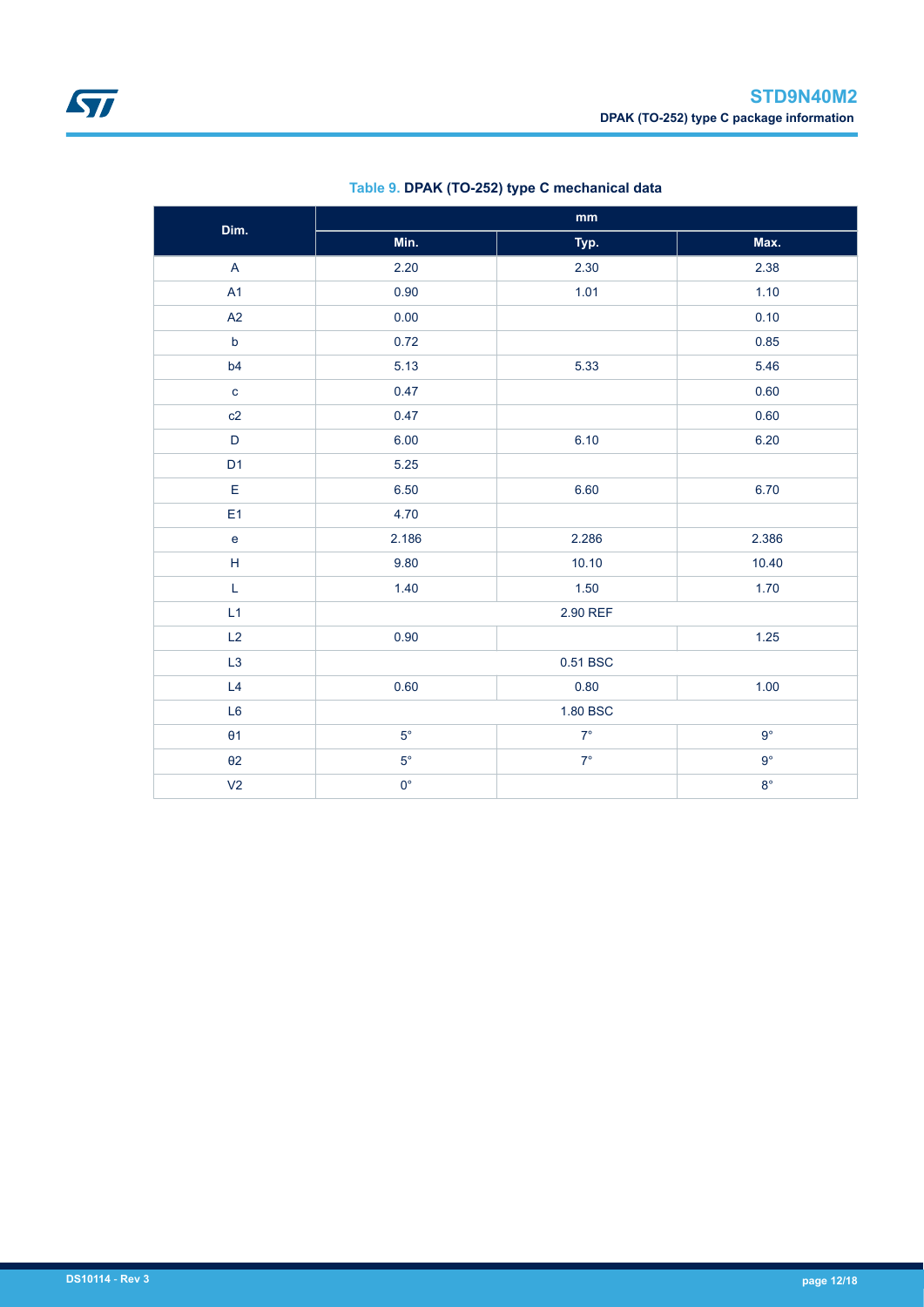

### **Figure 21. DPAK (TO-252) recommended footprint (dimensions are in mm)**

FP\_0068772\_25\_C

<span id="page-12-0"></span>ST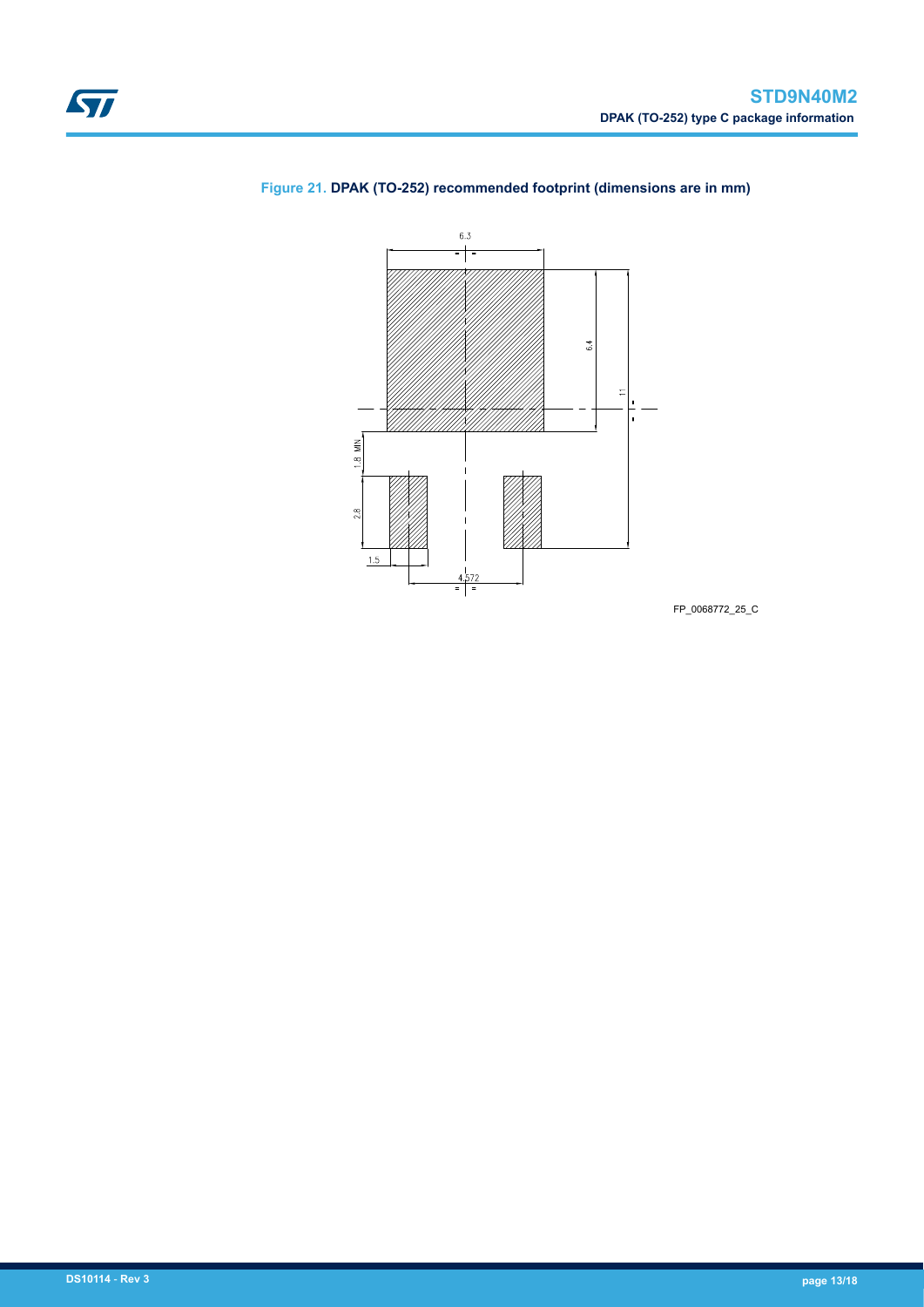## **4.3 DPAK (TO-252) packing information**

ST







AM08852v1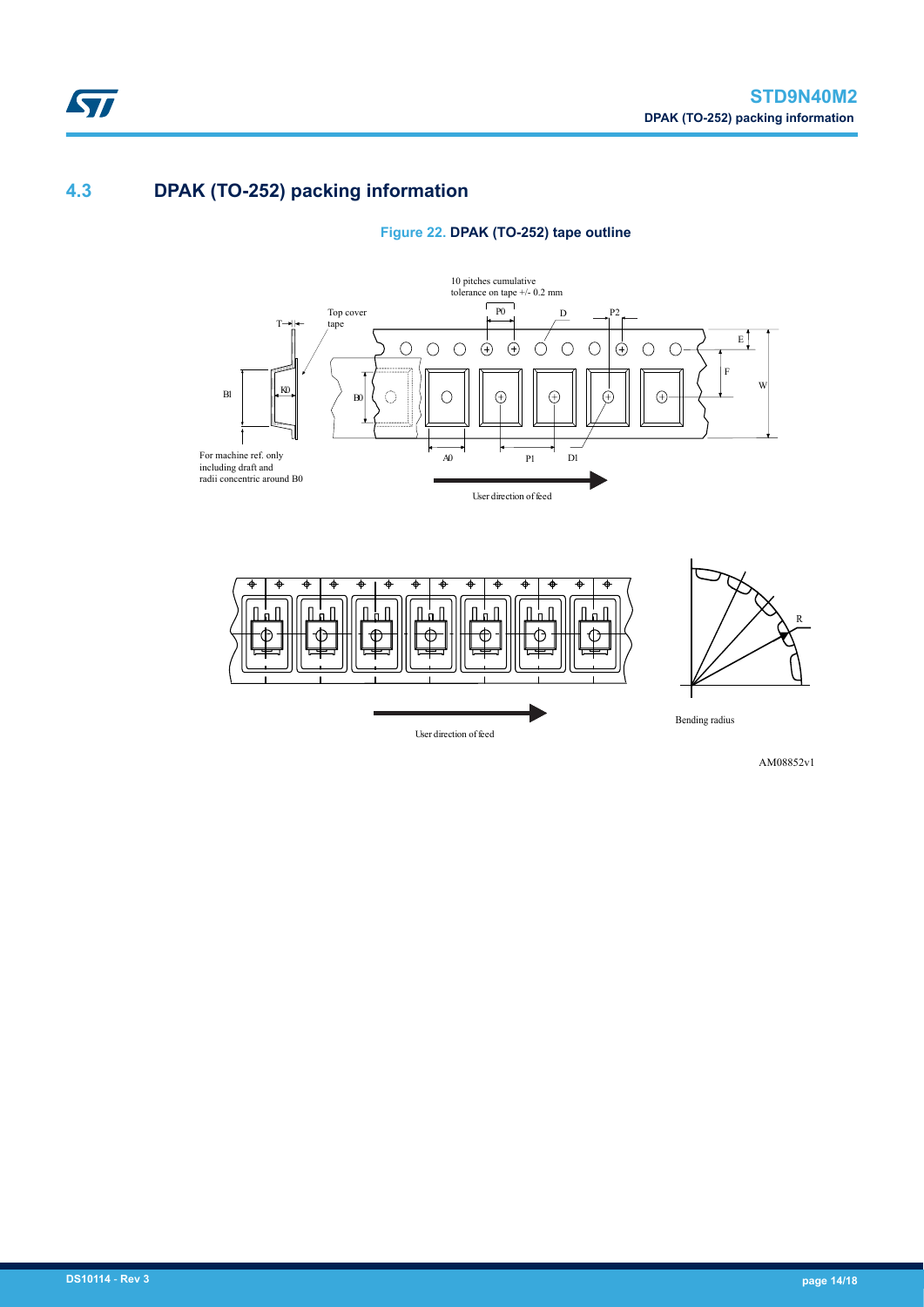

### **Figure 23. DPAK (TO-252) reel outline**



AM06038v1

#### **Table 10. DPAK (TO-252) tape and reel mechanical data**

| <b>Tape</b>    |         |                | Reel                      |           |      |
|----------------|---------|----------------|---------------------------|-----------|------|
| Dim.           | mm      |                | Dim.                      | mm        |      |
|                | Min.    | Max.           |                           | Min.      | Max. |
| A <sub>0</sub> | $6.8\,$ | $\overline{7}$ | $\boldsymbol{\mathsf{A}}$ |           | 330  |
| <b>B0</b>      | 10.4    | 10.6           | $\sf B$                   | 1.5       |      |
| <b>B1</b>      |         | 12.1           | $\mathsf C$               | 12.8      | 13.2 |
| $\mathsf D$    | 1.5     | 1.6            | $\mathsf D$               | 20.2      |      |
| D <sub>1</sub> | 1.5     |                | G                         | 16.4      | 18.4 |
| E              | 1.65    | 1.85           | ${\sf N}$                 | 50        |      |
| $\mathsf F$    | 7.4     | 7.6            | $\top$                    |           | 22.4 |
| K <sub>0</sub> | 2.55    | 2.75           |                           |           |      |
| P <sub>0</sub> | 3.9     | 4.1            |                           | Base qty. | 2500 |
| P <sub>1</sub> | 7.9     | 8.1            | Bulk qty.                 |           | 2500 |
| P <sub>2</sub> | 1.9     | 2.1            |                           |           |      |
| ${\sf R}$      | 40      |                |                           |           |      |
| $\top$         | 0.25    | 0.35           |                           |           |      |
| W              | 15.7    | 16.3           |                           |           |      |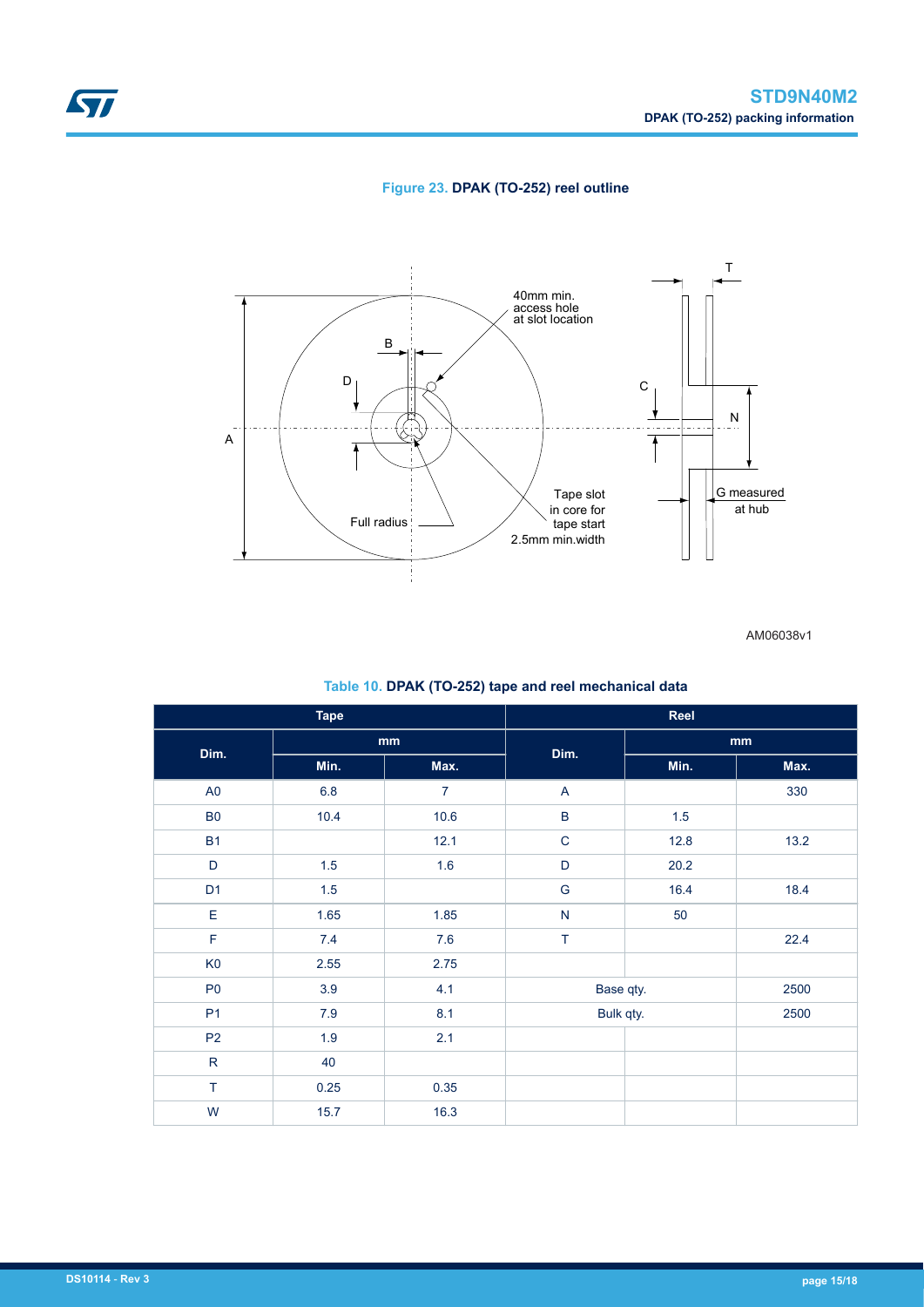# <span id="page-15-0"></span>**Revision history**

### **Table 11. Document revision history**

| <b>Date</b> | Version        | <b>Changes</b>                                                      |
|-------------|----------------|---------------------------------------------------------------------|
| 09-Jan-2014 | 1              | First release.                                                      |
|             | $\overline{2}$ | - Modified: title                                                   |
| 18-Jun-2014 |                | $-$ Modified: values in Table 4                                     |
|             |                | - Modified: $R_{DS(on)}$ and $I_{DSS}$ (test conditions) in Table 5 |
|             |                | - Modified: the entire typical values in Table 6, 7 and 8           |
|             |                | - Added: Table 8                                                    |
|             |                | - Added: Section 2.1: Electrical characteristics (curves)           |
|             |                | - Updated: Section 4: Package mechanical data                       |
|             |                | - Minor text changes                                                |
|             | 3              | The document status is production data.                             |
| 20-Aug-2018 |                | Added Section 4.2 DPAK (TO-252) type C package information.         |
|             |                | Minor text changes.                                                 |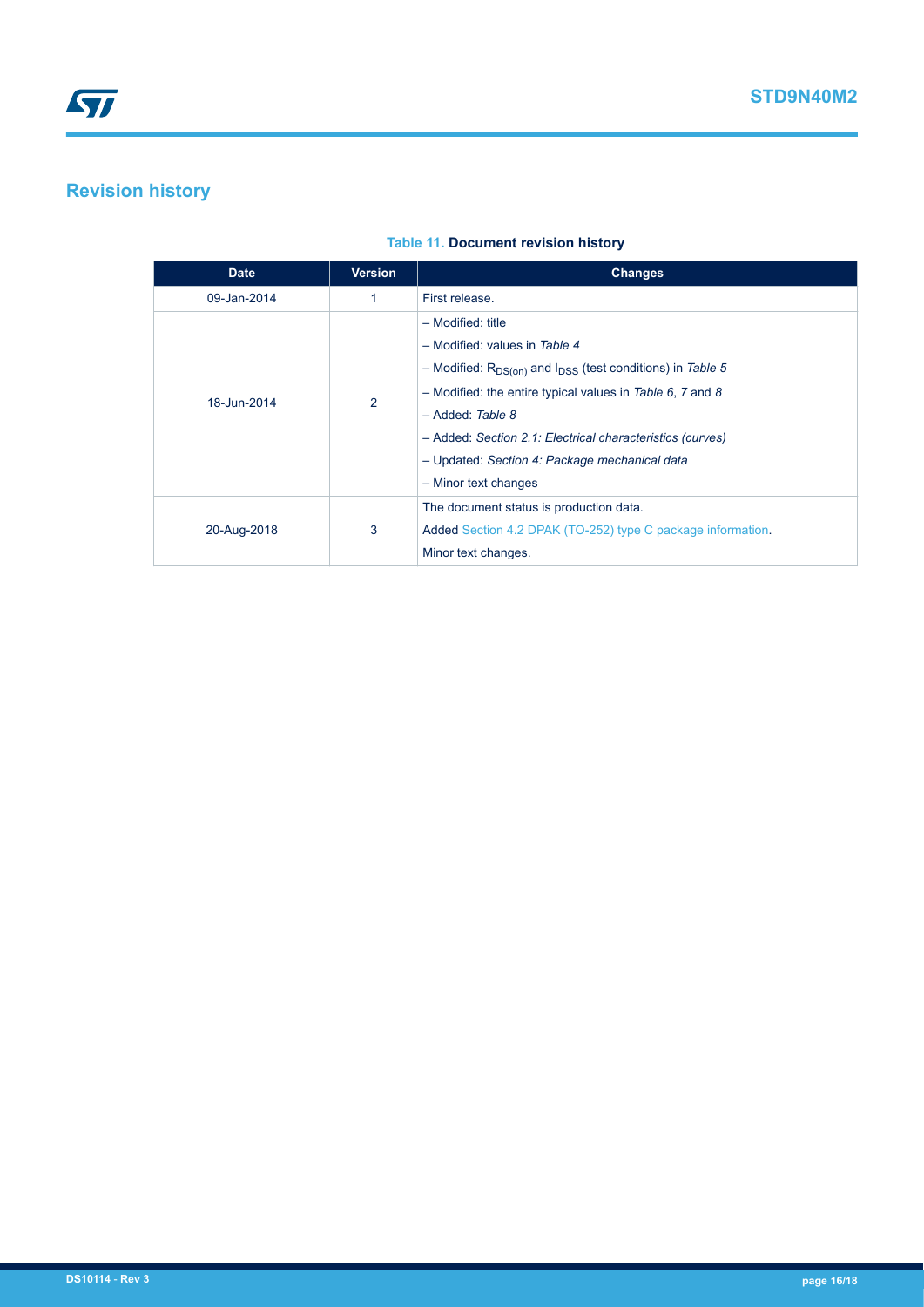## **Contents**

| 1 <sup>1</sup>       |     |  |  |  |  |  |
|----------------------|-----|--|--|--|--|--|
| 2 <sup>7</sup>       |     |  |  |  |  |  |
|                      |     |  |  |  |  |  |
| 3 <sup>1</sup>       |     |  |  |  |  |  |
| $\blacktriangleleft$ |     |  |  |  |  |  |
|                      | 4.1 |  |  |  |  |  |
|                      | 4.2 |  |  |  |  |  |
|                      | 4.3 |  |  |  |  |  |
|                      |     |  |  |  |  |  |